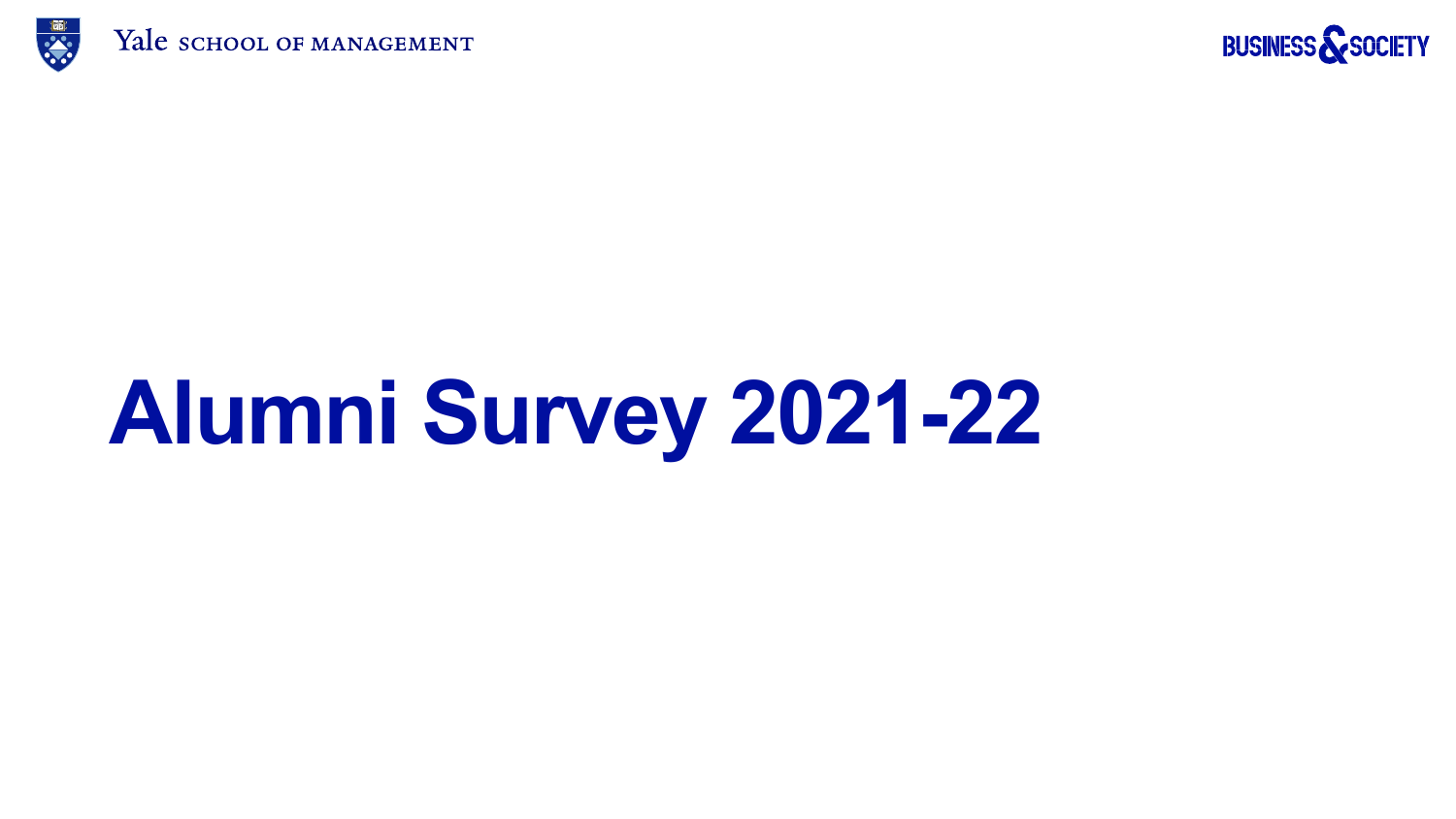### **Survey Methodology & Response Rate**

### Survey was administered to all SOM Alumni from **November 2 to November 16, 2021.**

Participation rate of **32%** allows for robust analysis for multiple segments of the population.

### **Participation Rate, Out of 9,779 Alumni**

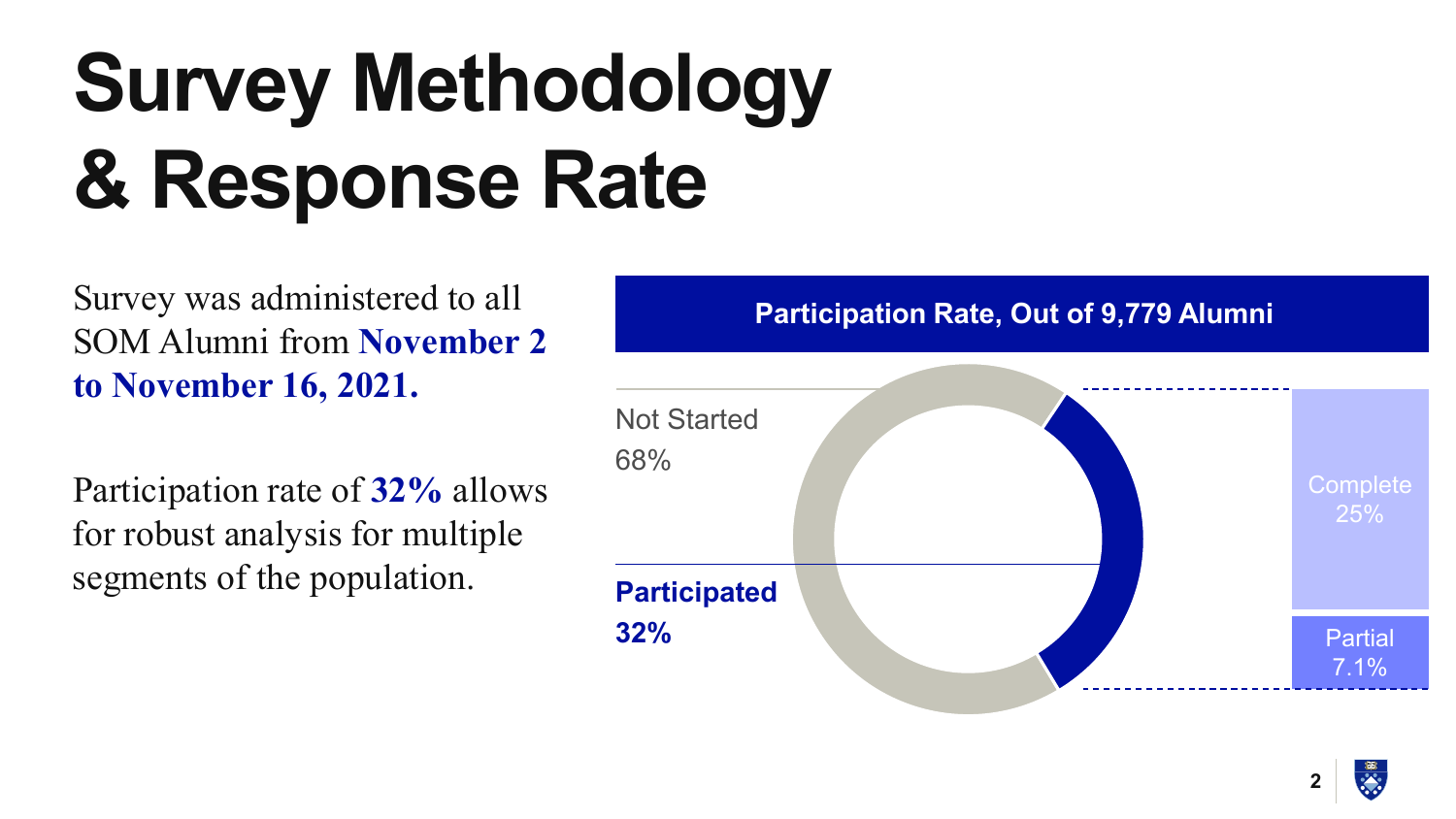### **Demographics about Respondents**

### • **Citizenship**

82% identified as U.S. Citizens.

• **Underrepresented Minorities** 14% of U.S. Citizens identified as URM.

### • **First Generation**

11% identified as first-generation undergraduate students; 32% identified as first-generation graduate students.

#### • **Career Sector**

Half of respondents have switched sectors in their careers.

#### • **Global Alumni**

Nearly half of participants report having lived and worked in more than one region of the world.

### **In Which Industry Do You Work?**

May choose more than 1

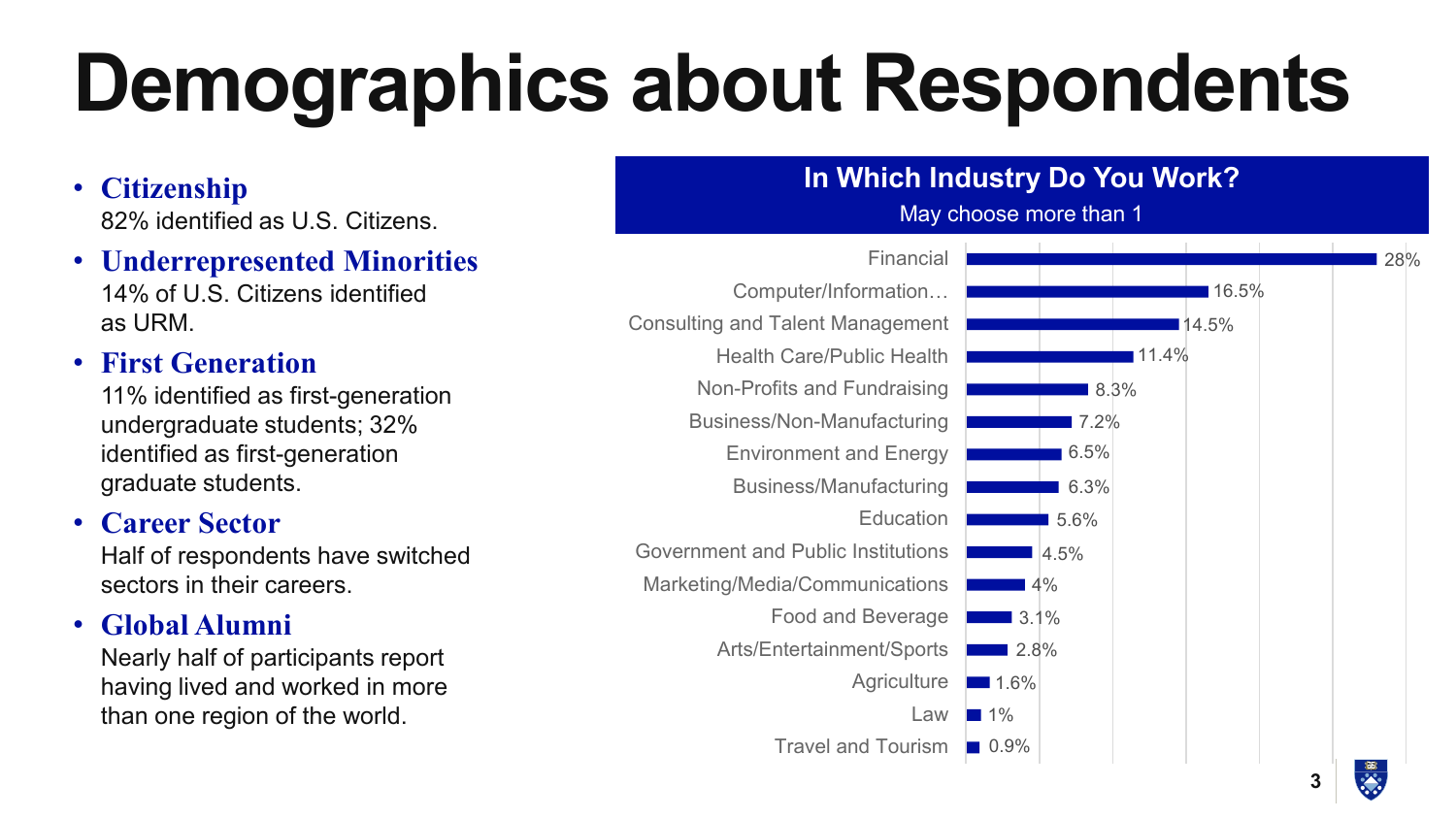## **Drivers to Apply**

The Yale name and SOM mission continue to drive demand at Yale SOM.

### **Why Did You Apply to SOM?**

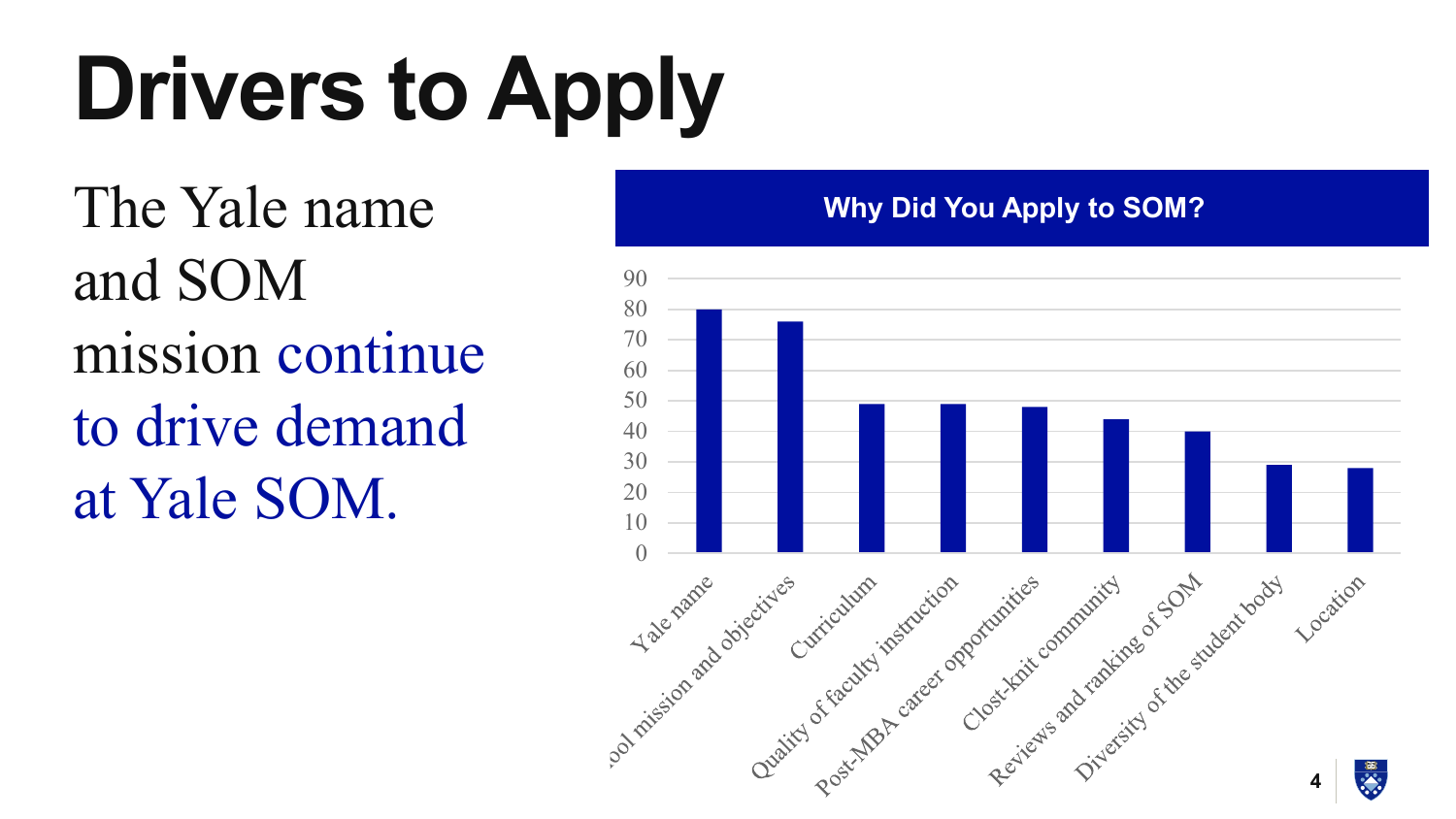## **Alumni Are Engaged**

**95%** Find the SOM degree to be valuable personally and professionally

**92%**

Report attending SOM as a good or great decision

### Level of Engagement

0 (Low) – 10 (High)



### Frequency of Promoting SOM

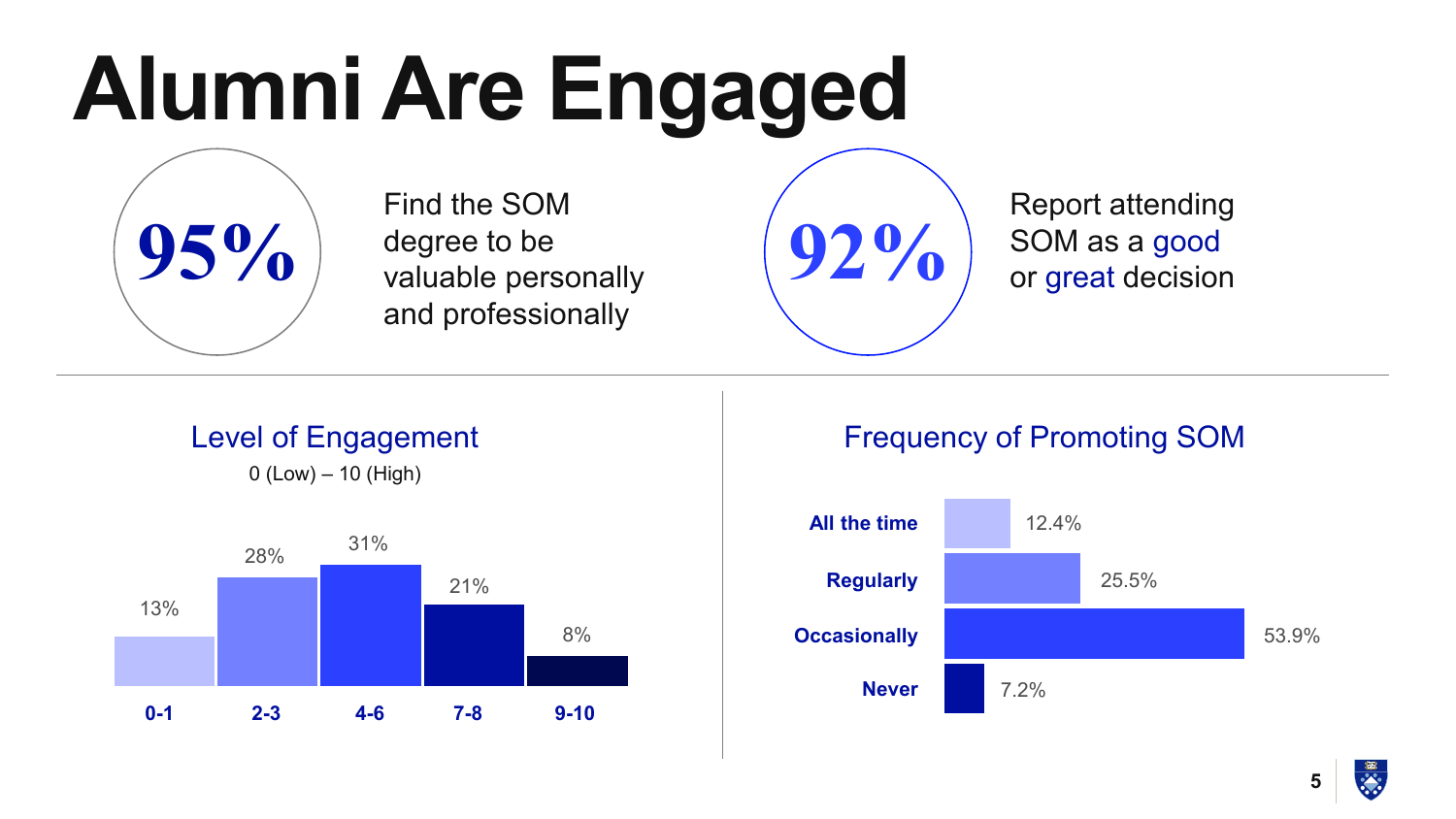### **Factors that Influence Opinion of Yale SOM**

**Influence on opinion scores range from 1 (No impact) to 4 (Critical impact)**

|                                    | 2021 |
|------------------------------------|------|
| <b>Value/Respect for degree</b>    | 3.12 |
| <b>Accomplishments of faculty</b>  | 3.00 |
| <b>Accomplishments of alumni</b>   | 2.98 |
| <b>Outreach to community</b>       | 2.98 |
| <b>History/Tradition</b>           | 2.96 |
| <b>Media visibility</b>            | 2.95 |
| <b>Accomplishments of students</b> | 2.95 |
| <b>School rankings</b>             | 2.89 |
| <b>Loan forgiveness</b>            | 2.84 |
| <b>Merit-based scholarships</b>    | 2.81 |

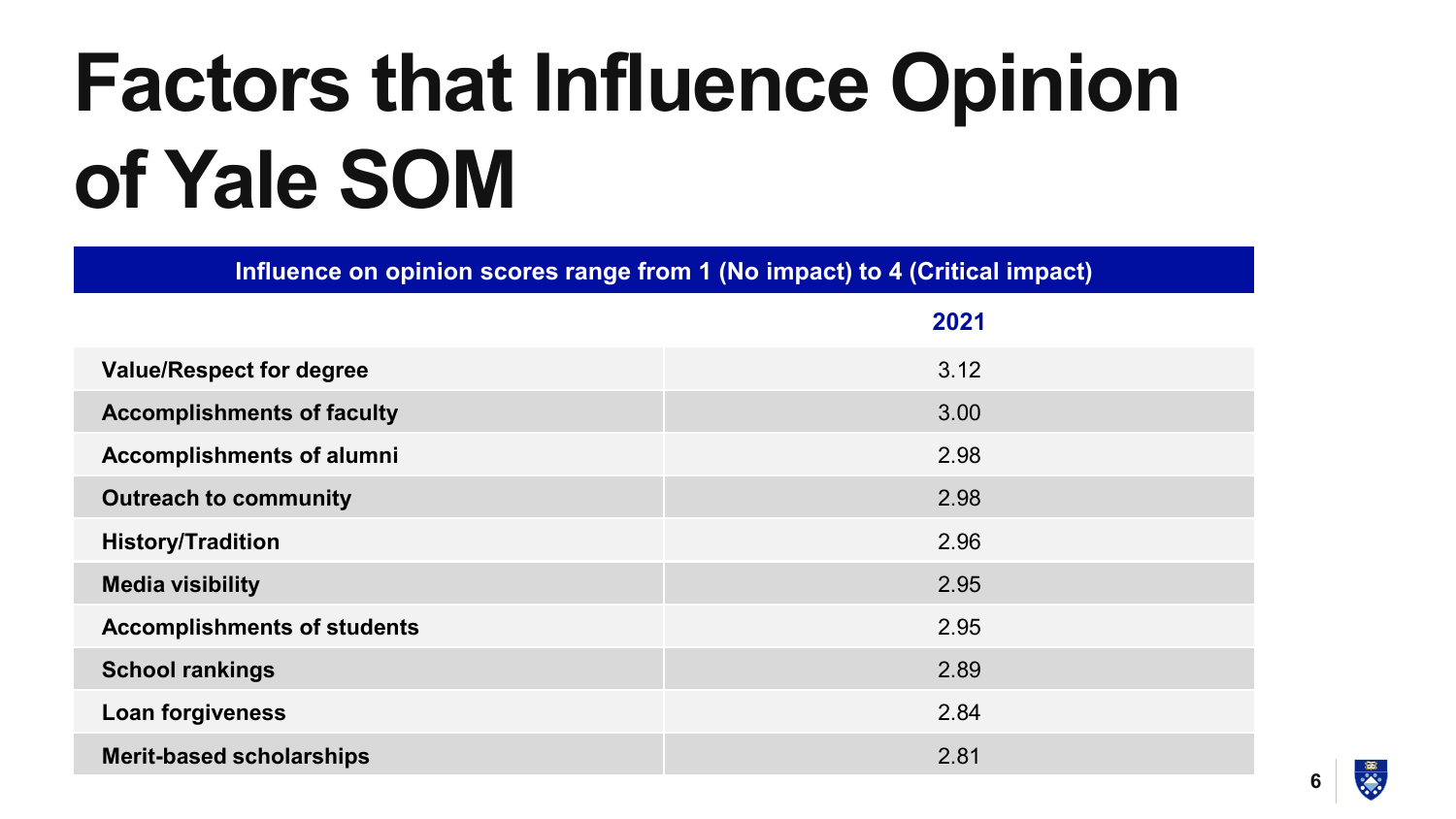## **Connection and Networking**

When asked to rate the importance of various types of engagement, alumni demonstrate a clear preference for connection and networking.

They want the opportunity to benefit from these opportunities, as well as to provide benefit for others.

Engage with social media Volunteer Online activities Attend general alumni and SOM events Donate to support initiatives Serve on boards, committees, etc. Recruit students Mentor current students Serve as ambassadors promoting SOM Identify job opportunities for graduates Benefit from connections Maintain relationships with classmates 2.30 2.23 2.16 1.84

**Importance** 

3.02

3.00

2.88

2.84

2.64

2.59

2.55

2.40

**7**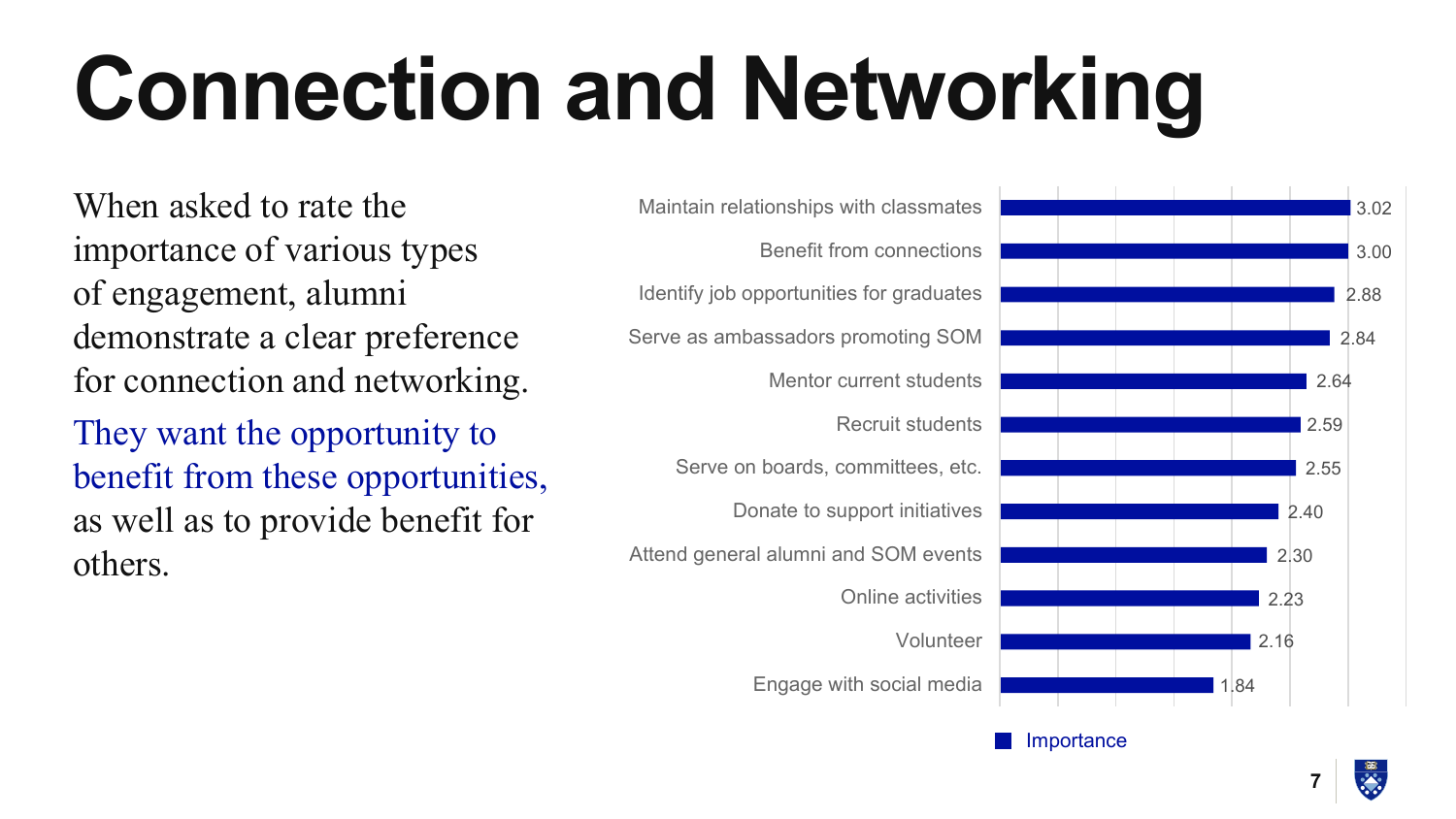### **Most Memorable Traditions**